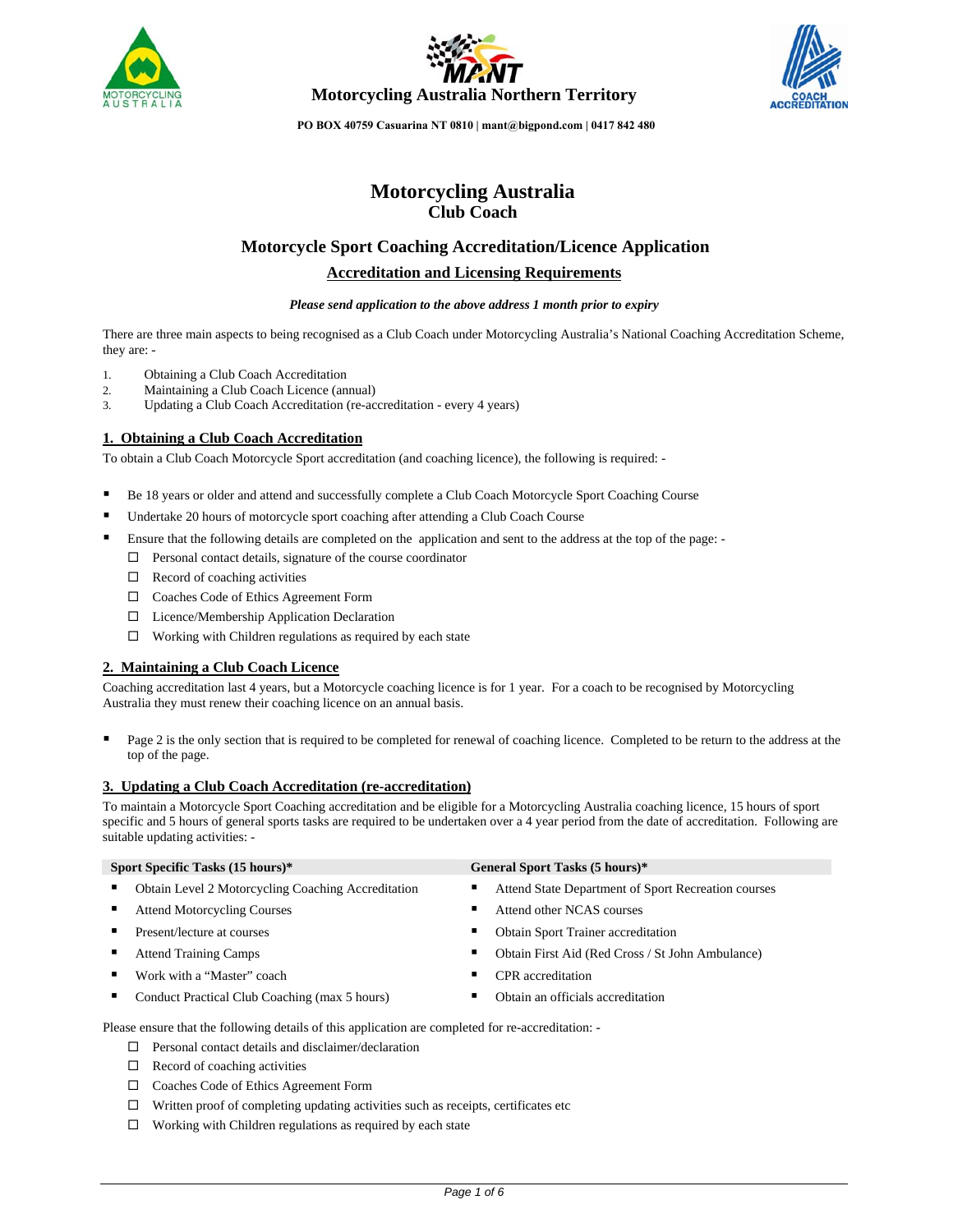





# **Motorcycling Australia Club Coach Motorcycle Sport Coaching Accreditation/Licence Application**

### **Personal Details**

| Address:                                                                         |  |  |
|----------------------------------------------------------------------------------|--|--|
|                                                                                  |  |  |
| Phone (h): $\qquad \qquad$ Phone (w): $\qquad \qquad$ Phone (w): $\qquad \qquad$ |  |  |
|                                                                                  |  |  |
|                                                                                  |  |  |
| Course Coordinator:                                                              |  |  |
|                                                                                  |  |  |
|                                                                                  |  |  |

### **Disclaimer/declaration**

I have no known medical condition that renders me unable to coach and I confirm that the details contained in this application are accurate to the best of my knowledge. I further agree to Motorcycling Australia disclosing my name and contact details for coaching and/or licence testing purposes.

| Signed:                                                           | Date: |  |
|-------------------------------------------------------------------|-------|--|
| If under 18 year a signature from a parent / guardian is required |       |  |
| Signed:                                                           | Date: |  |

### **Working with Children**

Below are the when working with children in each state of Australia. Please contact the respective State con

| <b>State</b> | Requirement                              | <b>State</b> | Requirement                            |
|--------------|------------------------------------------|--------------|----------------------------------------|
| <b>NSW</b>   | <b>Prohibited Employment Declaration</b> | SA           | Police Check from SA Police Department |
| QLD          | Suitability Card (blue card)             | WA           | Working with Children check            |
| <b>VIC</b>   | n/a                                      | ACT          | n/a                                    |
| NT           | Ochre Card Working with children         | <b>TAS</b>   | n/a                                    |

### **Level 1 Motorcycle Coaching Licence Fee**

The annual license fee is \$20. Payment can be made by cheque, direct deposit or money order.

**Payment made to:** 

Motorcycling Australia Northern Territory - PO Box 154, Howard Springs, NT, 0835

Commonwealth Bank Account BSB 065901 10208841

**Office Use Only**

Coaching Licence No.: Other MA Licence No (i.e. Official):

*All applications to be retained by the State Controlling Body*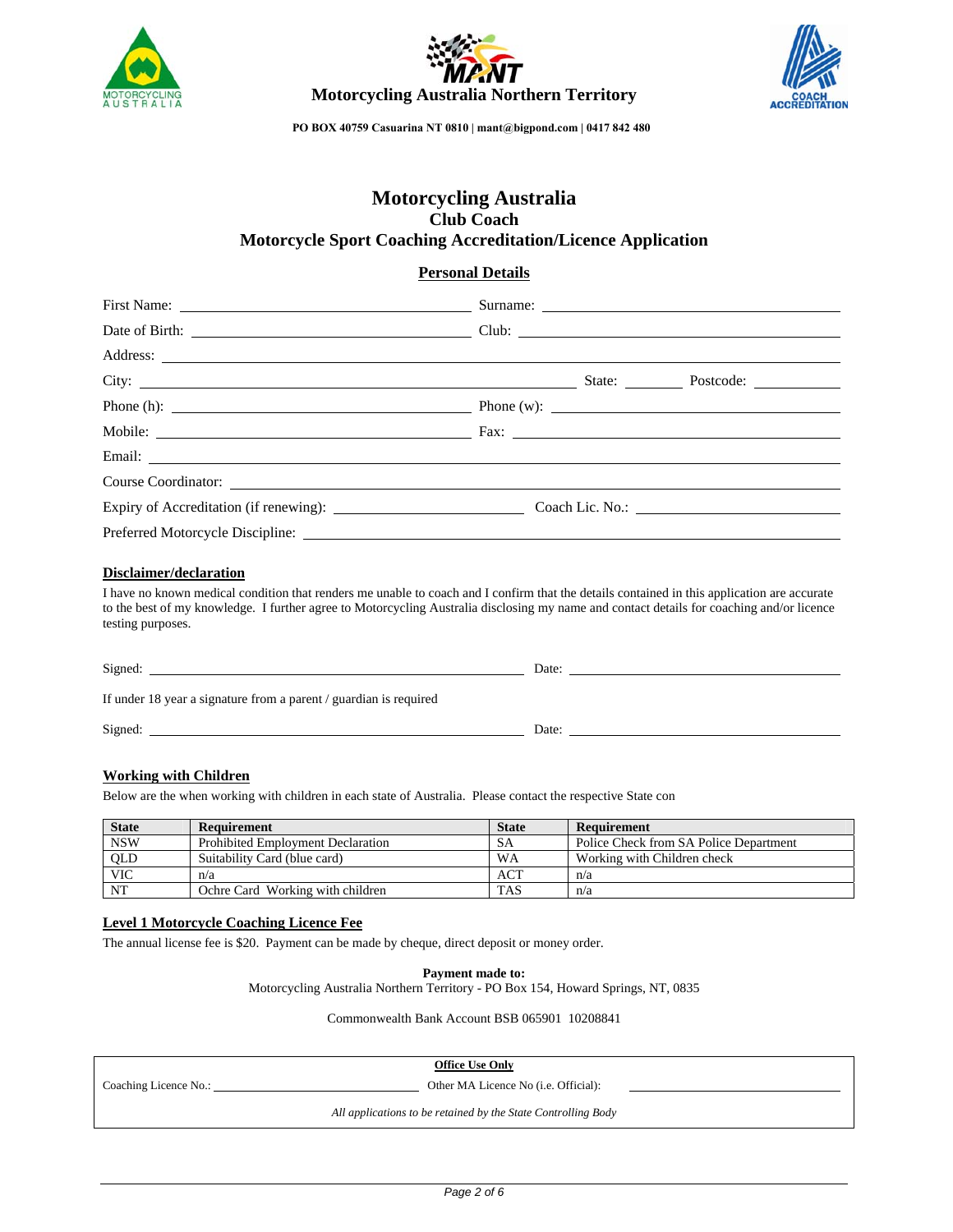





**Motorcycling Australia Coach Club Motorcycle Sport Coaching Accreditation/Licence Application** 

# **Record of Coaching Activities**

The table below must be maintained as a record of practical motorcycle sport coaching experience to gain accreditation or updating for reaccreditation. Requirement for accreditation and re-accreditation are: -

- **Accreditation:** 20 hours after attending a Club Coach Motorcycle Sport coaching course (within 9 months of course).
- **Re-accreditation/Updating:** 20 hours coaching during the 4 year accreditation period (15 sport specific and 5 general sport)

Once the required hours have been achieved send with completed application.

| Name of Coach Recording Activities: |                                  |                         |              |                                                        |                                   |                              |  |
|-------------------------------------|----------------------------------|-------------------------|--------------|--------------------------------------------------------|-----------------------------------|------------------------------|--|
| <b>Date</b>                         | <b>Type of Coaching Activity</b> | <b>Venue of Session</b> | <b>Hours</b> | Supervisor (coach, official<br>or club representative) | <b>Signature of</b><br>Supervisor | Licence No. of<br>Supervisor |  |
|                                     |                                  |                         |              |                                                        |                                   |                              |  |
|                                     |                                  |                         |              |                                                        |                                   |                              |  |
|                                     |                                  |                         |              |                                                        |                                   |                              |  |
|                                     |                                  |                         |              |                                                        |                                   |                              |  |
|                                     |                                  |                         |              |                                                        |                                   |                              |  |
|                                     |                                  |                         |              |                                                        |                                   |                              |  |
|                                     |                                  |                         |              |                                                        |                                   |                              |  |
|                                     |                                  |                         |              |                                                        |                                   |                              |  |
|                                     |                                  |                         |              |                                                        |                                   |                              |  |
|                                     |                                  |                         |              |                                                        |                                   |                              |  |
|                                     |                                  |                         |              |                                                        |                                   |                              |  |
|                                     |                                  |                         |              |                                                        |                                   |                              |  |
|                                     |                                  |                         |              |                                                        |                                   |                              |  |
|                                     |                                  |                         |              |                                                        |                                   |                              |  |
|                                     |                                  |                         |              |                                                        |                                   |                              |  |
|                                     |                                  |                         |              |                                                        |                                   |                              |  |
|                                     |                                  |                         |              |                                                        |                                   |                              |  |
|                                     |                                  |                         |              | <b>Total Hours:</b>                                    |                                   |                              |  |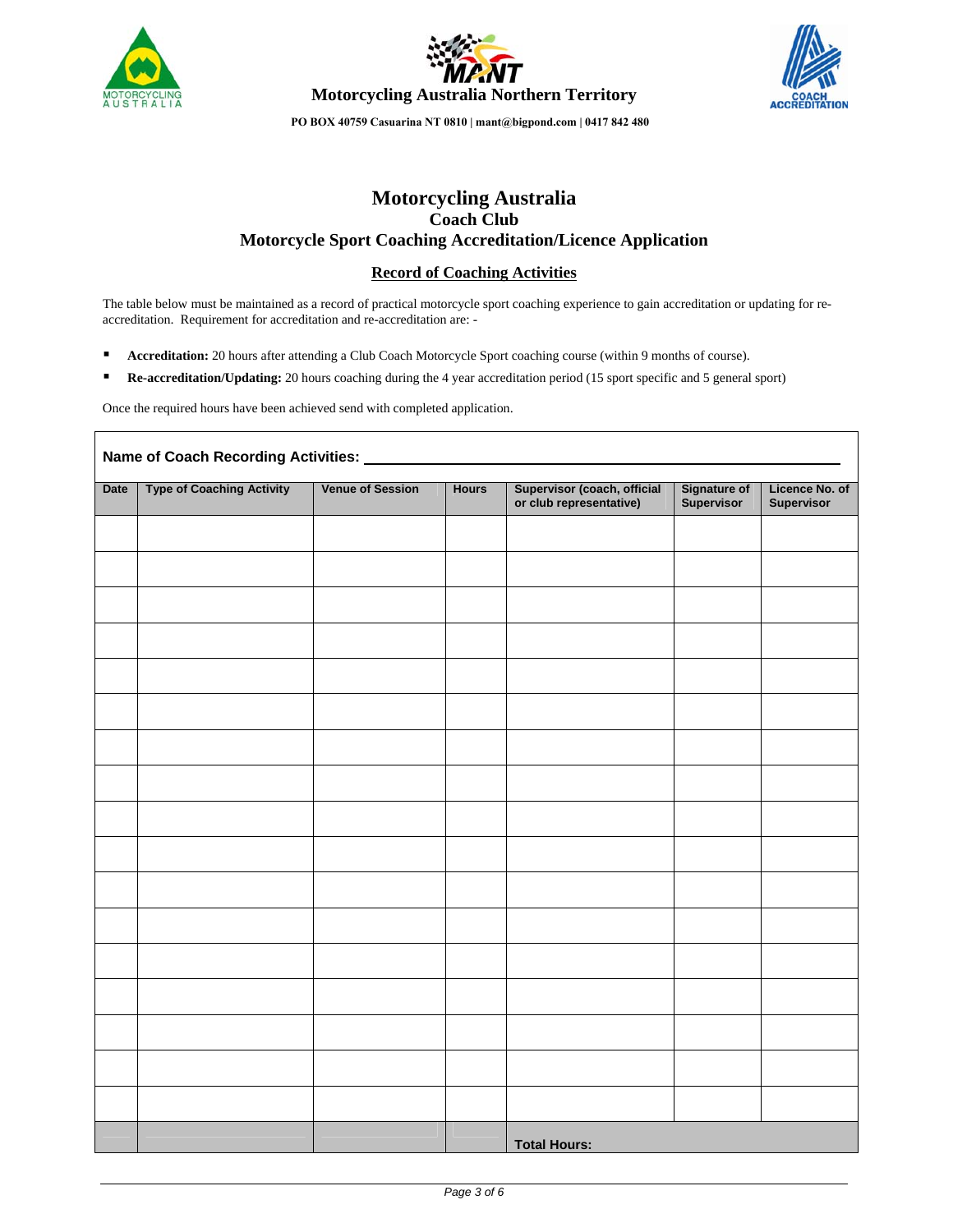





# **Motorcycling Australia Club Coach Motorcycle Sport Coaching Accreditation/Licence Application**

### **Coach's Code of Ethics Agreement Form**

To gain **accreditation** or **re-accreditation** as a Motorcycle Coach and be registered with the National Coaching Accreditation Scheme (NCAS) this page must be completed and returned along with other sections of this application.

### *To Motorcycling Australia and its State Controlling Bodies:*

I, (*Full Name)* am seeking **Club Coach Accreditation / Re-Accreditation (please circle)** with Motorcycling Australia's National Coaching Accreditation Scheme

### *I agree to the following terms:*

- 1. To abide by Motorcycling Australia's Code of Ethics for Coaches, below
- 2. Acknowledge that Motorcycling Australia may take disciplinary action against me, if I breach the code of ethics. I understand that Motorcycling Australia is required to implement a complaints handling procedure in accordance with the principles of natural justice, in the event of an allegation against me.
- 3. I acknowledge that disciplinary action against me may include de-registration from the National Coaching Accreditation Scheme.\*
- 4. To abide by State specific guidelines and Motorcycling Australia's coaching policies.

*Signature (signed by parent/guardian if under 18) Date* 

### *Coach's Code of Ethics:*

- 1. Respect the rights, dignity and worth of every human being.
	- Within the context of the activity, treat everyone equally regardless of sex, disability, ethnic origin or religion.
- 2. Ensure the athlete's time spent with you is a positive experience.
- All athletes are deserving of equal attention and opportunities.
- 3. Treat each athlete as an Individual.
- Respect the talent, developmental stage and goals of each individual athlete and Help each athlete reach their full potential.
- 4. Be fair, considerate and honest with athletes
- 5. Be professional and accept responsibility for your actions.
	- Language, manner, punctuality, preparation and presentation should display high standards.
	- Display control, respect, dignity, and professionalism to all involved with the sport this includes opponents, coaches, officials, administrators, the media, parents and spectators.
		- Encourage your athletes to demonstrate the same qualities.
- 6. Make a commitment to providing a quality service to your athletes.
	- Maintain or improve your current NCAS accreditation
	- Seek continual improvements through performance appraisal and ongoing coach education.
	- Provide a training program which is planned and sequential and Maintain appropriate records.
- 7. Operate within the rules and spirit of your sport.
	- The guidelines of national and international bodies governing your sport should be followed. Please contact your sport for a copy of its rule book, constitution, by-laws, relevant policies e.g. Anti-Doping Policy, selection procedures.
- 8. Any physical contact with athletes should be:  $*$
- Appropriate to the situation and Necessary for the athlete's skill development.
- 9. Refrain from any form of personal abuse towards your athlete. \*
	- This includes verbal, physical and emotional abuse.
	- Be alert to any forms of abuse directed towards your athletes from other sources whilst they are in your care.
- 10. Refrain from any form of harassment towards your athlete.
	- This includes sexual and racial harassment, racial vilification and harassment on the grounds of disability.
		- You should not only refrain from initiating a relationship with an athlete, but also discourage any attempt by an athlete to initiate a sexual relationship with you, explaining the ethical basis of your refusal.
- 11. Provide a safe environment for training and competition.
	- Ensure equipment and facilities meet safety standards.
	- Equipment, rules, training and the environment need to be appropriate for the age and ability of the athletes.
- 12. Show concern and caution towards sick and injured athletes.
	- Provide a modified training program where appropriate and allow further participation in training and competition only when appropriate.
	- Encourage athletes to seek medical advice when required and maintain the same interest and support towards sick and injured athletes.
- 13. Be a positive role model for your sport and athlete.

#### *\* Please refer to the Harassment-Free Sport Guidelines available from the Australian Sports Commission or contact Motorcycling Australia, for more information on harassment issues*

### **Coaches should….**

- Be treated with respect and openness and have access to self-improvement opportunities.
- Be matched with a level of coaching appropriate to their level of competence.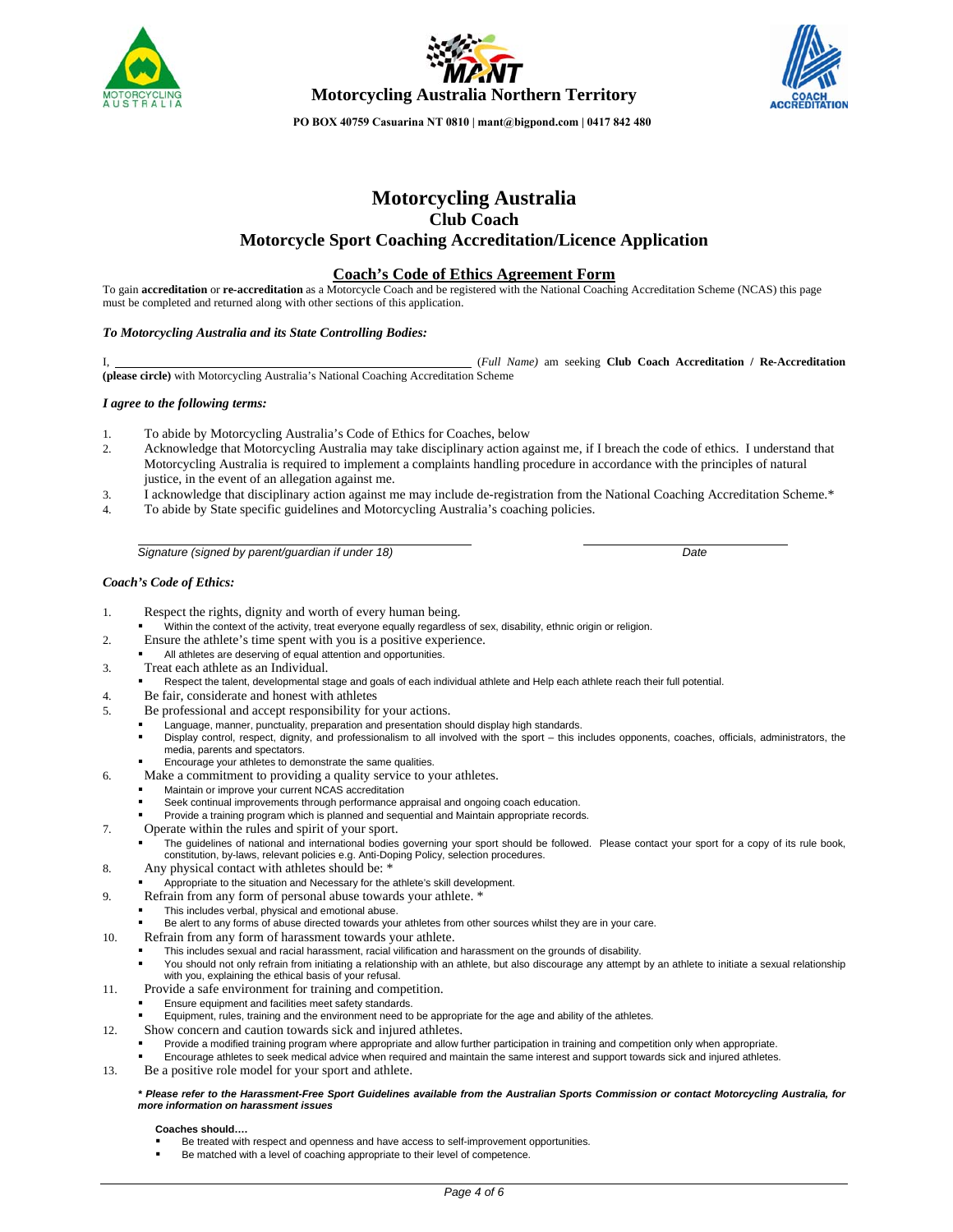





## **LICENCE / MEMBERSHIP APPLICANT DECLARATION**

#### **WARNING! THIS IS AN IMPORTANT DOCUMENT WHICH AFFECTS YOUR LEGAL RIGHTS AND OBLIGATIONS, PLEASE READ IT CAREFULLY AND DO NOT SIGN IT UNLESS YOU ARE SATISFIED YOU UNDERSTAND IT.**

**1. THE UNDERSIGNED (see below):** ................................................................................................................................................................................ **[Insert Name] HEREBY APPLY** for a Motorcycling Australia Limited ("MA") licence and membership. **IN CONSIDERATION OF** my license / membership application being accepted, I acknowledge and agree that:

#### **DEFINITIONS**

- **1.** In this declaration:
	- (a) "**Claim"** means and includes any action, suit, proceeding, claim, demand, damage, cost or expense however arising including but not limited to negligence but does not include a claim against a Motorcycling Organisation under any right expressly conferred by its constitution or regulation;
	-
	- (b) "**MA"** means Motorcycling Australia Limited; (c) "**State Controlling Body" (SCB)** means a state or territory motorcycling association affiliated as a member of MA;
	- (d) "**Motorcycling Activities"** means performing or participating in any capacity in any authorised or recognised Motorcycling Organisation event, meeting or activity;
	- (e) "**Motorcycling Organisation"** means and includes MA, and the MA members (including the SCBs and affiliated clubs) and where the context so permits, their respective directors, officers, members, servants or agents.

#### **MEMBERSHIP**

**2.** If my license / membership application is accepted I will be a member of MA, and Motorcycling Australia Northern Territory. I acknowledge my membership will be deemed to be accepted upon my participation in Motorcycling Activities and I acknowledge that I will be bound by and agree to comply with the constitutions, regulations and policies of the Motorcycling Organisations of which I become a member.

### **ACKNOWLEDGMENT OF RISKS, DANGERS AND OBLIGATIONS**

#### **3. I ACKNOWLEDGE** that:

- (a) Motorcycling Activities are dangerous and that by engaging in the sport (whether as a competitor, recreational rider, coach or official) at the Meeting I take and am exposed to certain risks and dangers and am under certain obligations as follows:<br>(i) that I may be injured, physically or mentally, and may be killed:
	- that I may be injured, physically or mentally, and may be killed;
	- (ii) that my machinery or equipment may be damaged, lost or destroyed;
	- (iii) that competitors may ride dangerously or with a lack of skill;
	- (iv) that track or event conditions may be hazardous and may vary without warning or predictability;
	- (v) that organisers, officials, landowners/track operators and any agents or representatives of those in charge of meetings are frequently obliged to make decisions under pressure of time/or events;
	- (vi) that any policy of insurance of or in respect of my life or physical or mental health may be voided; (vii) that there may be no or inadequate facilities for treatment or transport of me if I am injured;
	- (viii) that I have an obligation to myself and to others to act safely and within the rules and regulations of MA;
- (b) the Motorcycling Organisations, do not make any warranty that the services associated with the provision of the Motorcycling Activities by them to me will be provided with due care and skill or that any materials provided in connection with the services will be fit for the purpose for which they are supplied; and
- (c) to the extent that any warranty is implied it is excluded to the full extent permitted by law.
- (d) I have voluntarily read and understood this warning and accept and assume the inherent risks in participating in Motorcycling Activities.

### **WARNING UNDER THE FAIR TRADING ACT 1999 (VIC)**

- Under the provisions of the Fair Trading Act 1999 (Vic) several conditions are implied into contracts for the supply of certain goods and services. These conditions mean that the supplier named on this form is required to ensure that the recreational services it supplies to you are:
	- rendered with due care and skill; and
	- as fit for the purpose for which they are commonly bought as it is reasonable to expect in the circumstances; and
	- reasonably fit for any particular purpose or might reasonably be expected to achieve any result you have made known to the supplier.

Under section 32N of the **Fair Trading Act 1999**, the supplier is entitled to ask you to agree that these conditions do not apply to you. If you sign this form, you will be agreeing that your rights to sue the supplier under the **Fair Trading Act 1999** if you are killed or injured because the services were not rendered with due care and skill or they were not reasonably fit for their purpose, are excluded, restricted or modified in the way set out in this form.

**NOTE:** The change to your rights, as set out in this form, does not apply if your death or injury is due to gross negligence on the supplier's part. "Gross negligence" is defined in the Fair Trading (Recreational Services) Regulations 2004.

For the purposes of the clause 4, "the Supplier" shall mean and include the Motorcycling Organisations.

### **INDEMNITY AND RELEASE**

- **5. IN CONSIDERATION** of both MA and my SCB accepting my licence / membership application, I, to the full extent permitted by law:
	- (a) **INDEMNIFY AND WILL KEEP INDEMNIFIED** the Motorcycling Organisations and each of them in the following manner:
		- (i) that I participate in Motorcycling Activities at my sole risk and responsibility;
			- (ii) that I accept the venues at which Motorcycling Activities are conducted as they stand with all or any defects hidden or exposed;<br>(iii) that I indemnify and hold harmless the Motorcycling Organisations, against any act
			- that I indemnify and hold harmless the Motorcycling Organisations, against any actions, costs, losses or claims which may be made by me or on my behalf for or in respect of or arising out of my death or any injury loss or damage caused to me or my equipment whether caused by negligence, breach of contract or in any other manner whatsoever.
	- (b) **RELEASE AND WILL RELEASE** the Motorcycling Organisations from all liability to me for any claim, loss, damage, cost or expense (whether arising under statute, from negligence, personal injury, psychological trauma, death, property damage or infringement of third party rights or otherwise) that arises as a result of any act, matter or thing done, permitted or omitted to be done by me or which is in any way connected with my presence at or involvement in a Motorcycling Activity.
- **6.** The release and indemnity provided by me in this declaration is in addition to, and will not in any way limit the application of, the conditions of sale attaching to tickets, conditions of entry, conditions of credentials or any other applicable terms or conditions in respect of any Motorcycling Activity.